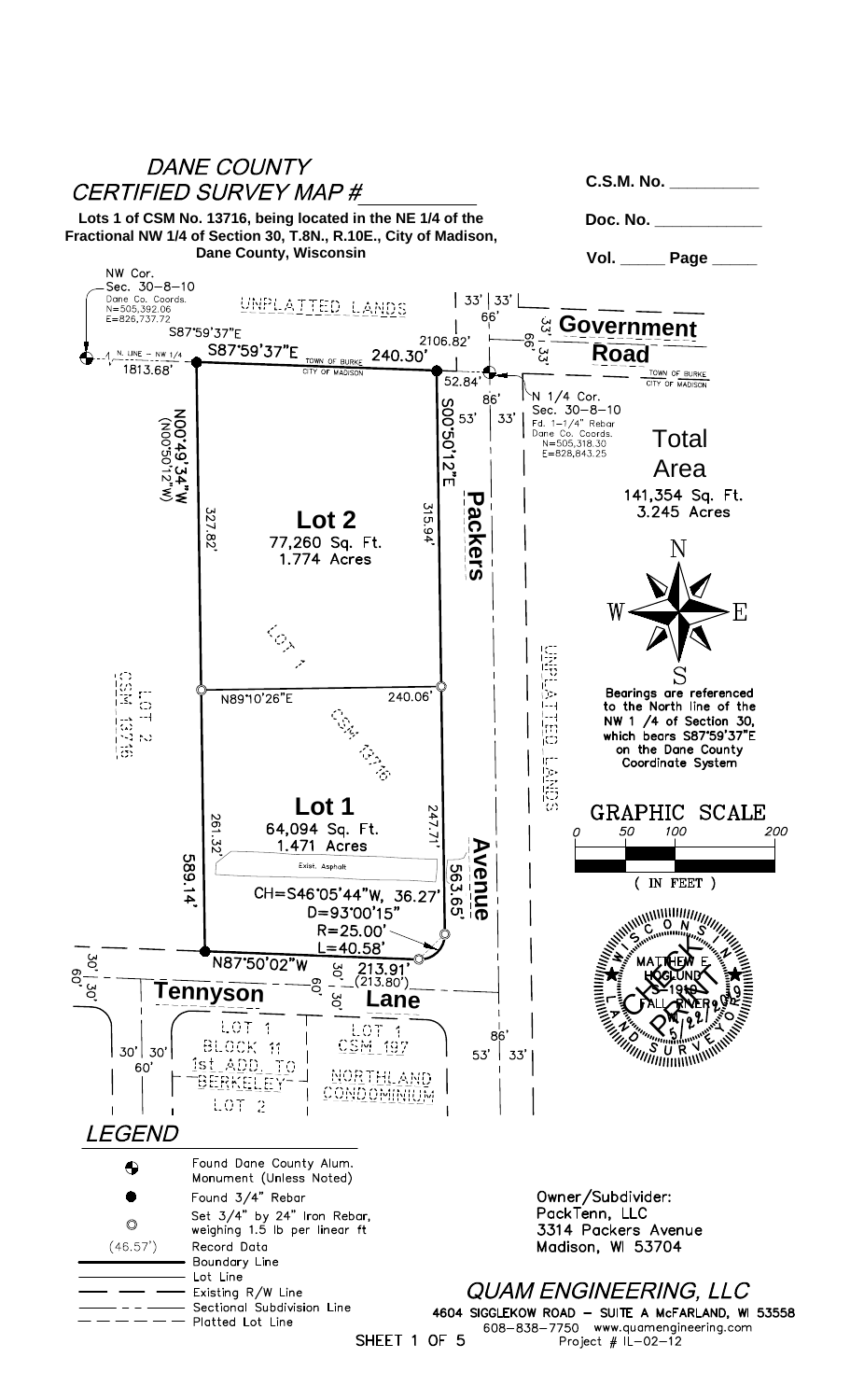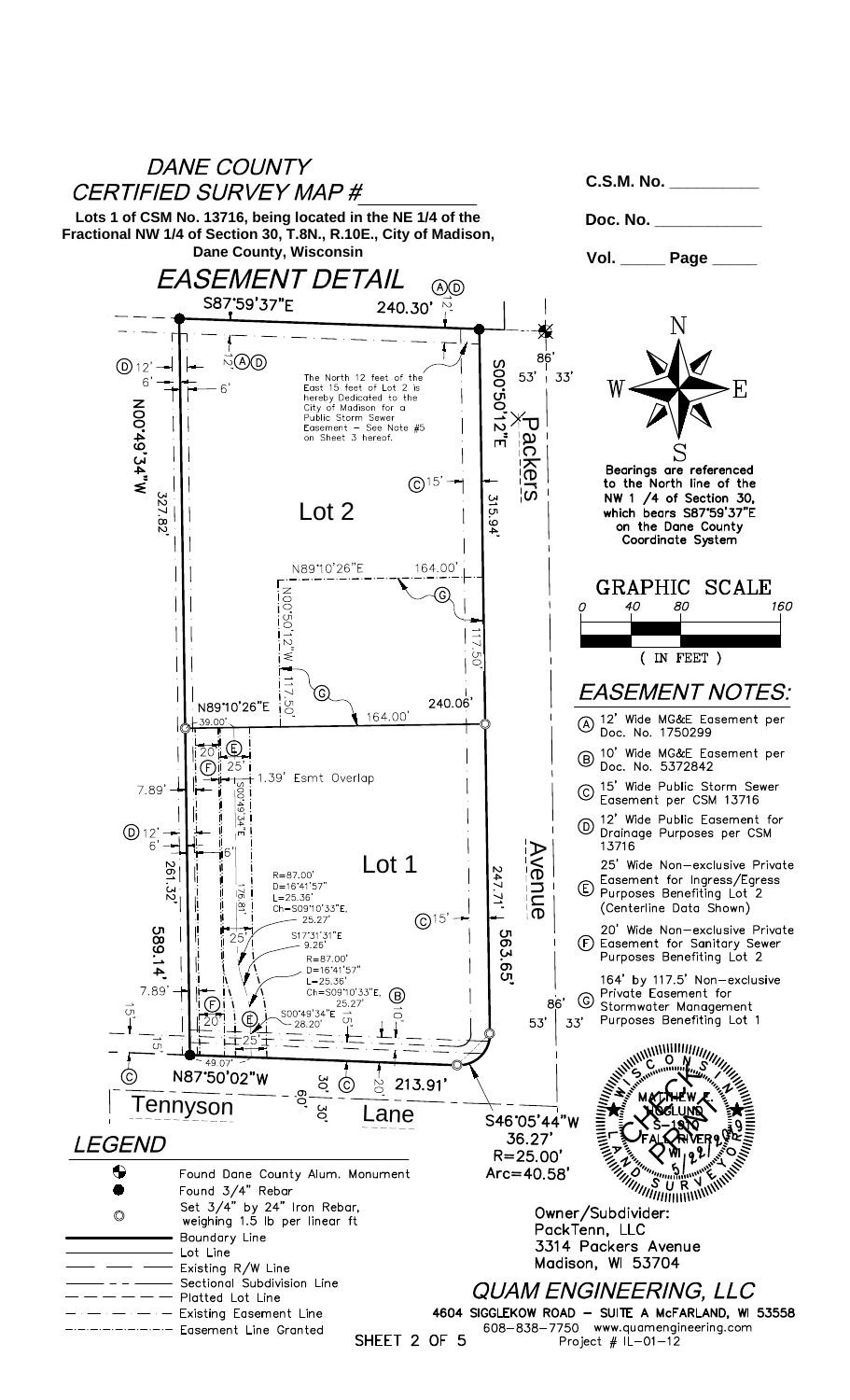Drawn By: MEH Project  $# IL-01-19$ 

## DANE COUNTY CERTIFIED SURVEY MAP #

### **Lots 1 of CSM No. 13716, being located in the NE 1/4 of the Fractional NW 1/4 of Section 30, T.8N., R.10E., City of Madison, Dane County, Wisconsin.**

#### SURVEYOR'S CERTIFICATE:

I, Matthew E. Hoglund, Registered Land Surveyor, do hereby certify to the best of my knowledge and belief that I have surveyed, divided, and mapped the following Certified Survey, being Lot One (1) of Certified Survey Map No. 13716, recorded in the office of the Register of Deeds in Volume 90 of Certified Survey Maps on Pages 185 through 189 as Document No. 5069034 of Dane County Records, being located in the Northeast one-quarter of the fractional Northwest one-quarter of Section 30, Township 8 North, Range 10 East, City of Madison, Dane County, Wisconsin.

Said Lot contains 141,354 square feet or 3.245 acres, more or less.

**BEING SUBJECT TO** all other easements or agreements, if any, of record and/or fact.

I further certify, to the best of my knowledge and belief, that this map is a correct representation of all exterior boundaries of the land surveyed and the subdivision thereof made; that I have made such survey, land division, and map by the direction of Todd Gebhardt of PackTenn, LLC, the owner of said land; that I have fully complied with the provisions of Chapter 236.34 of the Wisconsin State Statutes and the City of Madison Subdivision Regulations in surveying, dividing, and mapping the same.

| Dated this $22nd$ day of<br>.2019.<br>ма |                   |
|------------------------------------------|-------------------|
|                                          | C.S.M. No.        |
| Quam Engineering, LLC22                  | Doc. No.          |
| By: Matthew E. Hoglund<br>P.L.S. S-1910  | Vol.<br>Page $\_$ |

#### **NOTES:**

1) This property is subject to any and all easements and agreements recorded and unrecorded.

2) In the event of the City of Madison Plan Commission and/or Common Council approve re-division of a previously subdivided Property, the underlying Public Easement for drainage purposes are released by those required and created by the current approved subdivision.

3) No changes in drainage patterns associated with development on any or all lots within this CSM shall be allowed without the approval of the City Engineer.

4) Lots/Buildings within thls subdivision/development are subject to impact fees that are due and payable at the time building permit(s) are issued.

5) Public Storm Sewer Easements: Creation of Easement Rights: A permanent easement over, across and within the Easement are established, memorialized, reserved by, granted, conveyed, transferred and assigned to the City of Madison for the uses and purposes hereinafter set forth. The Easement Area may be used by the City of Madison for public underground storm sewer purposes. City of Madison and its employees, agents and contractors shall have the right to construct, install, maintain, operate, repair, replace and reconstruct the Storm Sewer facilities within the Easement Area. City of Madison shall further have the further right of ingress and egress to and from the easement area in order to exercise its rights and privileges hereunder, and to cut and remove trees, vegetation and other impediments in the Easement Area which may obstruct or interfere with the actual or potential use of the Easement Area for the foregoing purposes.

Property Restoration: City of Madison shall repair any damage caused to any pavement, concrete or turf located within the Easement Area and/or the Property as a result of the use of the Easement Area by or on behalf of the City of Madison as provided herein. Following completion of any excavation work, City of Madison shall promptly restore the area affected by the work to the original grade and surface condition including the repair or replacement of pavement, concrete and turf.

Limitations on Use of the Easement Area: The owner of the Property shall have the right to use the Easement Area for any purpose, provided such use shall not interfere with the easement rights of the City of Madison hereunder. No buildings or structures or fences unrelated to the Storm Sewer Facilities shall be constructed in and no grade change shall be made to the Easement Area without written consent of the City of Madison's Engineering Division City Engineer.

Binding Effect: This Easement shall run with the land described herein and shall be binding upon the owners of the Property, and their successors in interest.

Release of Rights to Easements Created by Plat: Any release of rights that were placed on platted land which was required by a public body which names a public body or public utility as grantee shall be released by recording a separate easement release document with the Dane County Register of Deeds in accordance with ss236.293.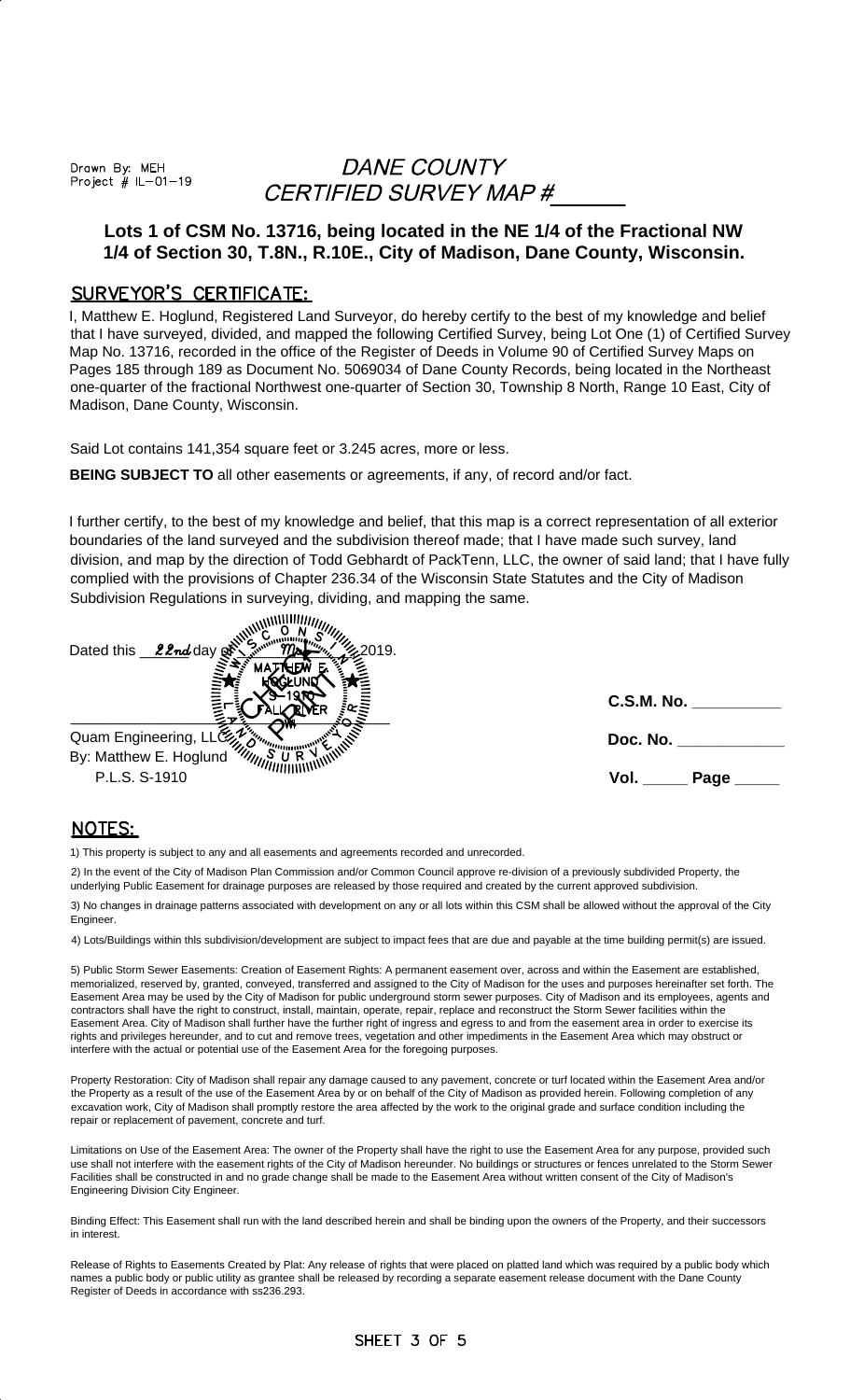Drawn By: MEH<br>Project # IL-01-19

# DANE COUNTY CERTIFIED SURVEY MAP #

### **Lots 1 of CSM No. 13716, being located in the NE 1/4 of the Fractional NW 1/4 of Section 30, T.8N., R.10E., City of Madison, Dane County, Wisconsin.**

### CORPORATE OWNERS CERTIFICATE:

PackTenn, LLC, a Limited Liability Company duly organized and existing under and by virtue of the laws of the State of Wisconsin, as owner, does hereby certify that said corporation caused the land described on this Certified Survey Map to be surveyed, divided, mapped, and dedicated as represented on this map. PackTenn, LLC, does further certify that this map is required by s.236.10 or s.236.12 to be submitted to the following for approval or objection:

City of Madison

| IN WITNESS WHEREOF, the said PackTenn, LLC has caused these presents to be signed by<br>Managing Member, at ______________, Wisconsin, and its                                                                                                                                                                                                                                                                                                        |                 |
|-------------------------------------------------------------------------------------------------------------------------------------------------------------------------------------------------------------------------------------------------------------------------------------------------------------------------------------------------------------------------------------------------------------------------------------------------------|-----------------|
| corporate seal to be hereunto affixed on this ________, day of _____________, 20_.                                                                                                                                                                                                                                                                                                                                                                    |                 |
|                                                                                                                                                                                                                                                                                                                                                                                                                                                       |                 |
| STATE OF WISCONSIN)<br><b>COUNTY DANE) SS</b>                                                                                                                                                                                                                                                                                                                                                                                                         |                 |
| Managing Member of the above named Limited Liability Company, to me known to be the person who<br>executed the foregoing instrument, and to me known to be a memberof said Limited Liability Company<br>and acknowledged that they executed the foregoing instrument as such officers as the deed of said<br>corporation, by its authority.                                                                                                           |                 |
|                                                                                                                                                                                                                                                                                                                                                                                                                                                       |                 |
| My commission expires ___________________.                                                                                                                                                                                                                                                                                                                                                                                                            |                 |
| <u>CITY OF MADISON COMMON COUNCIL CERTIFICATE:</u><br>Resolved, that this Certified Survey Map located in the City of Madison was hereby approved<br>by Enactment Number ________________, File ID Number _____________, adopted on the<br>day of ______________, 2019, and said Enactment further provided for the acceptance of<br>those lands dedicated and rights conveyed by said Certified Survey Map to the City of<br>Madison for public use. |                 |
| Dated this _____ day of __________________, 2019.                                                                                                                                                                                                                                                                                                                                                                                                     | $5.000$ M $5\%$ |
| Maribeth Witzel-Behl, City Clerk<br>City of Madison, Dane County, Wisconsin                                                                                                                                                                                                                                                                                                                                                                           |                 |
| OF MADISON PLAN COMMISSION CERTIFICATE:                                                                                                                                                                                                                                                                                                                                                                                                               |                 |
| Approved for recording per the Secretary of the City of Madison Plan<br>Commission.                                                                                                                                                                                                                                                                                                                                                                   | C.S.M. No.      |

| By:                              | Date |
|----------------------------------|------|
| Secretary of the Plan Commission |      |

\_\_\_\_\_\_\_\_\_\_ \_\_\_\_\_\_\_\_\_\_\_\_\_\_\_\_\_\_ \_\_\_\_\_\_\_\_\_\_\_\_\_\_\_\_\_\_\_\_,

**Doc. No. \_\_\_\_\_\_\_\_\_\_\_\_**

**Vol. \_\_\_\_\_ Page \_\_\_\_\_**